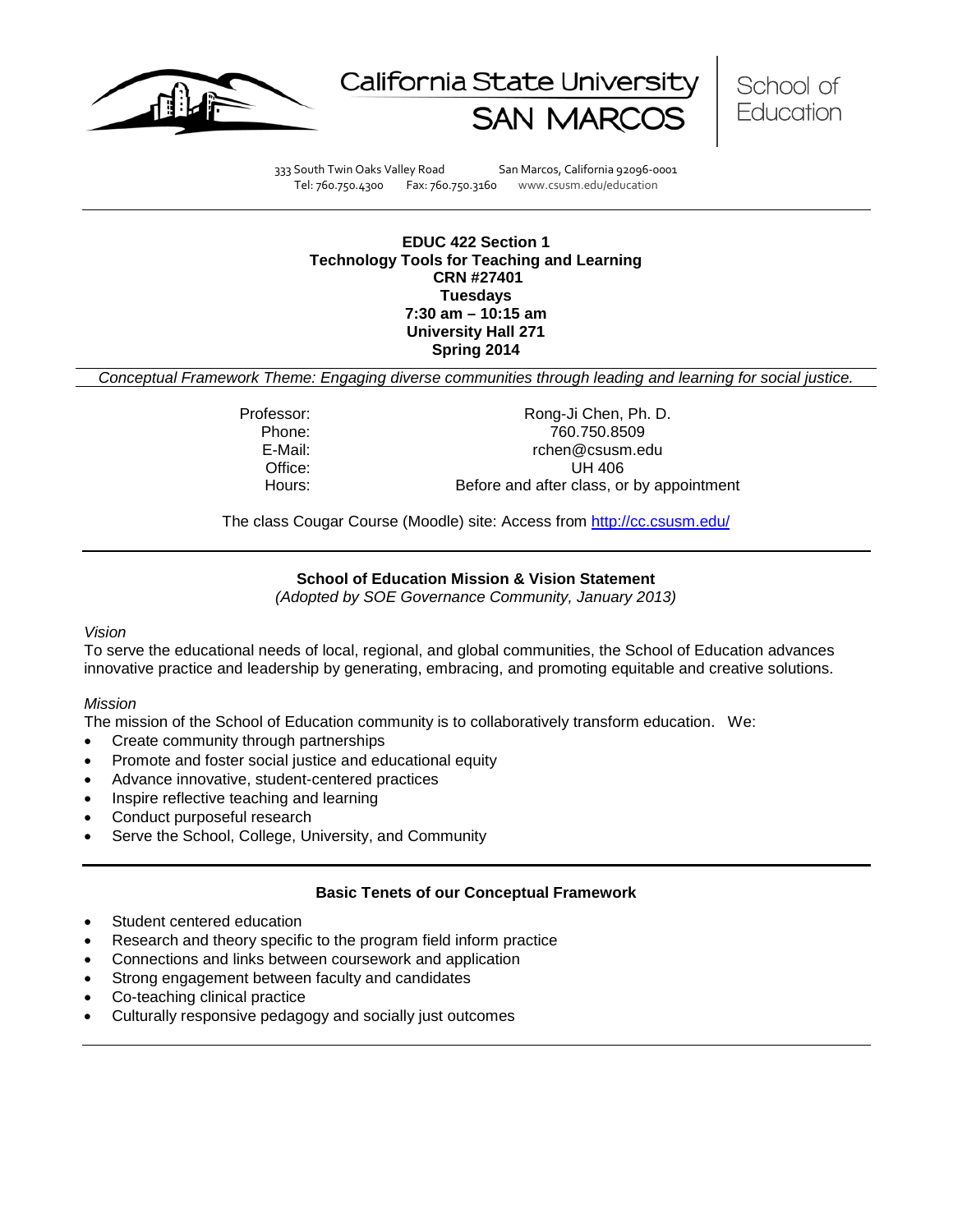# **COURSE DESCRIPTION**

Focuses on knowledge and skills necessary to apply education oriented productivity tools, graphic organizers, database and spreadsheets, presentation tools, school-appropriate multimedia tools, and communication tools. *The course meets the technology prerequisite skill requirement for entering the credential program.*

Chen: This course is designed for teacher candidates who have met the campus-wide Computer Competency Requirement (CCR) or have pre-requisite skills equal to the CCR and anticipate entrance into the teacher preparation program. This three-unit course partially fulfills the technology competencies as identified by the California Commission on Teacher Credentialing (CCTC) and the School of Education's Teacher Performance Expectations (TPEs) in technology, and is being considered for satisfying the Computer Integration Requirement (CIR) for the Liberal Studies Program.

The EDUC 422 course prepares teacher candidates to apply specific educational technology-based applications in methods courses for implementation in teaching and learning with students as well as to their own professional growth. When entering the teacher education program, School of Education faculty assume teacher candidates have competency in the applications covered in this course, and, therefore, will make assignments requiring teacher candidates to apply these skills.

# **Course Prerequisites**

Students need to have basic computing knowledge and skills such as word processing, file and folder organization and storage, and e-mail and the Internet, It is recommended that students complete a fundamental computer literacy course with a grade B or higher in the last 12 months.

## **Course Objectives**

Teacher candidates will demonstrate competency in:

- Meeting the National Educational Technology Standards for Teachers (NETS•T) outlined below at a basic level of proficiency;
- Using a variety of educational technology tools that are applied in teaching and learning within the credential program and used in public school settings; and
- Setting up an electronic portfolio using Taskstream and demonstrating proficiencies in all five areas of NETS•T.

# **Required Supplies**

There is no required text for this course. Instead, you will need the following:

- ISTE online student membership.
- Taskstream membership: [http://www.taskstream.com.](http://www.taskstream.com/)
- One mass storage device, e.g., USB flash drive (8 GB or larger)
- Use of a digital video camera for the video project. A personal camera may be used, OR check-out is available from Kellogg library on 2<sup>nd</sup> floor.

It is not necessary to purchase the educational software, as many of the specific software titles are available on the Web in demo-version and/or available on campus.

# **Recommended Text (optional)**

Solomon, G., & Schrum, L. (2010). *Web 2.0 how-to for educators*. Washington, DC: International Society for Technology in Education.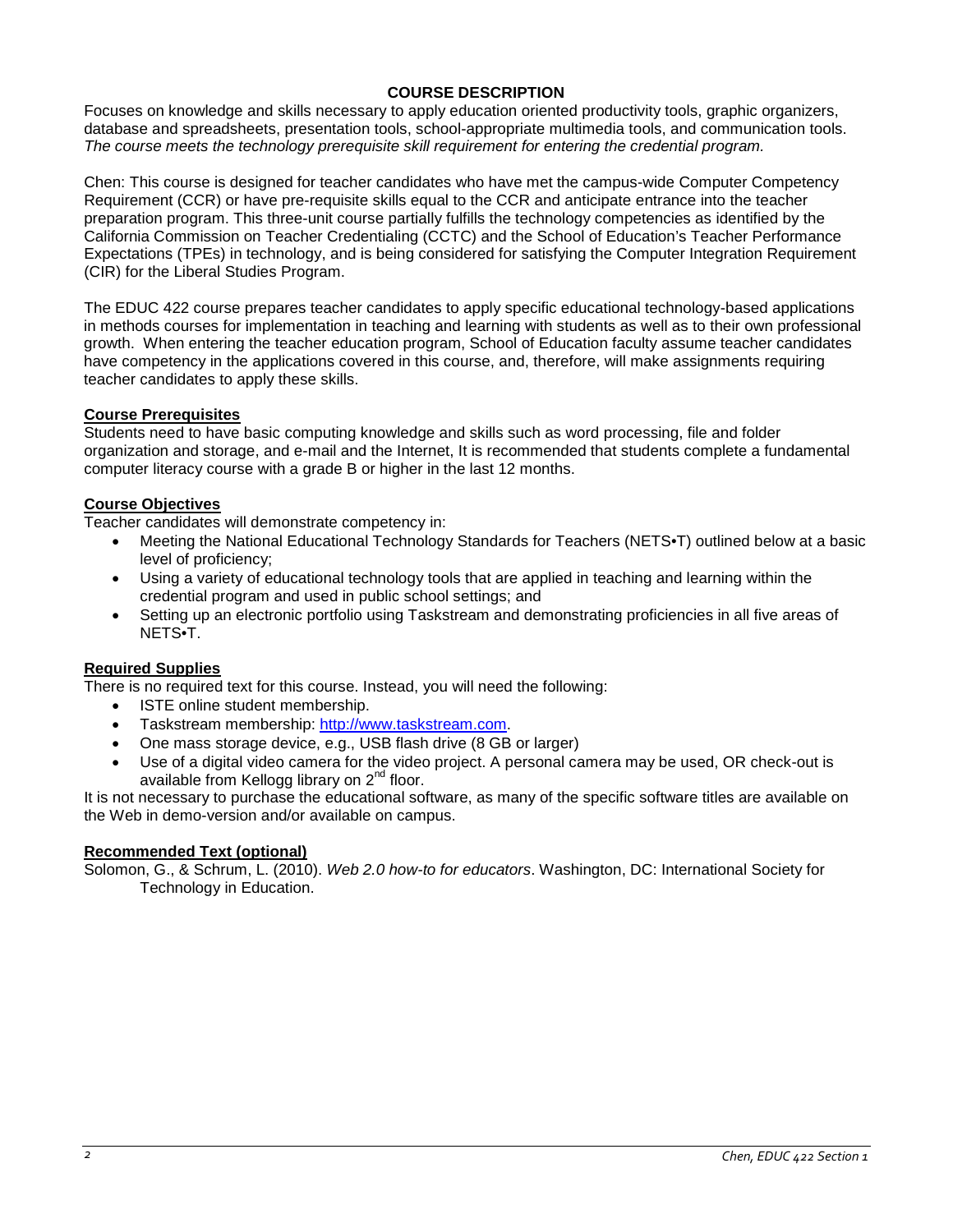# **STUDENT LEARNING OUTCOMES**

# **Teacher Performance Expectation (TPE) Competencies**

This course is designed to help teachers seeking a California teaching credential to develop the skills, knowledge, and attitudes necessary to assist schools and district in implementing effective programs for all students. The successful candidate will be able to merge theory and practice in order to realize a comprehensive and extensive educational program for all students. You will be required to formally address TPE 14: CSUSM Educational Technology (based on ISTE NETS•T: see below)

The following TPEs are also addressed in this course:

- TPE 4 Making Content Accessible (NETS•T I and II)
- TPE 5 Student Engagement (NETS•T I and II)
- TPE 6 Developmentally Appropriate Teaching Practices (NETS•T I and II)
- TPE 7 Teaching English Language Learners (NETS•T II and IV)
- TPE 12 Professional, Legal, and Ethical Obligations (NETS•T IV)
- TPE 13 Professional Growth (NETS•T V)

The course also addresses Special Education Standards by California Commission on Teacher Credentialing:

- Multiple and Single Subject Program Standard 13: Preparation to Teach Special Populations (Students with Special Needs) in the General Education Classroom
- Preliminary Education Specialist Program Design Standard 6: Using Educational and Assistive **Technology**

#### **ISTE National Educational Technology Standards (NETS•T) and Performance Indicators for Teachers**

Effective teachers model and apply the National Educational Technology Standards for Students (NETS•S) as they design, implement, and assess learning experiences to engage students and improve learning; enrich professional practice; and provide positive models for students, colleagues, and the community. All teachers should meet the following standards and performance indicators. Teachers:

#### **I. Facilitate and Inspire Student Learning and Creativity**

Teachers use their knowledge of subject matter, teaching and learning, and technology to facilitate experiences that advance student learning, creativity, and innovation in both face-to-face and virtual environments. Teachers:

- **a.** promote, support, and model creative and innovative thinking and inventiveness
- **b.** engage students in exploring real-world issues and solving authentic problems using digital tools and resources
- **c.** promote student reflection using collaborative tools to reveal and clarify students' conceptual understanding and thinking, planning, and creative processes
- **d.** model collaborative knowledge construction by engaging in learning with students, colleagues, and others in face-to-face and virtual environments

#### **II. Design and Develop Digital-Age Learning Experiences and Assessments**

Teachers design, develop, and evaluate authentic learning experiences and assessments incorporating contemporary tools and resources to maximize content learning in context and to develop the knowledge, skills, and attitudes identified in the NETS•S. Teachers:

- **a.** design or adapt relevant learning experiences that incorporate digital tools and resources to promote student learning and creativity
- **b.** develop technology-enriched learning environments that enable all students to pursue their individual curiosities and become active participants in setting their own educational goals, managing their own learning, and assessing their own progress
- **c.** customize and personalize learning activities to address students' diverse learning styles, working strategies, and abilities using digital tools and resources
- **d.** provide students with multiple and varied formative and summative assessments aligned with content and technology standards and use resulting data to inform learning and teaching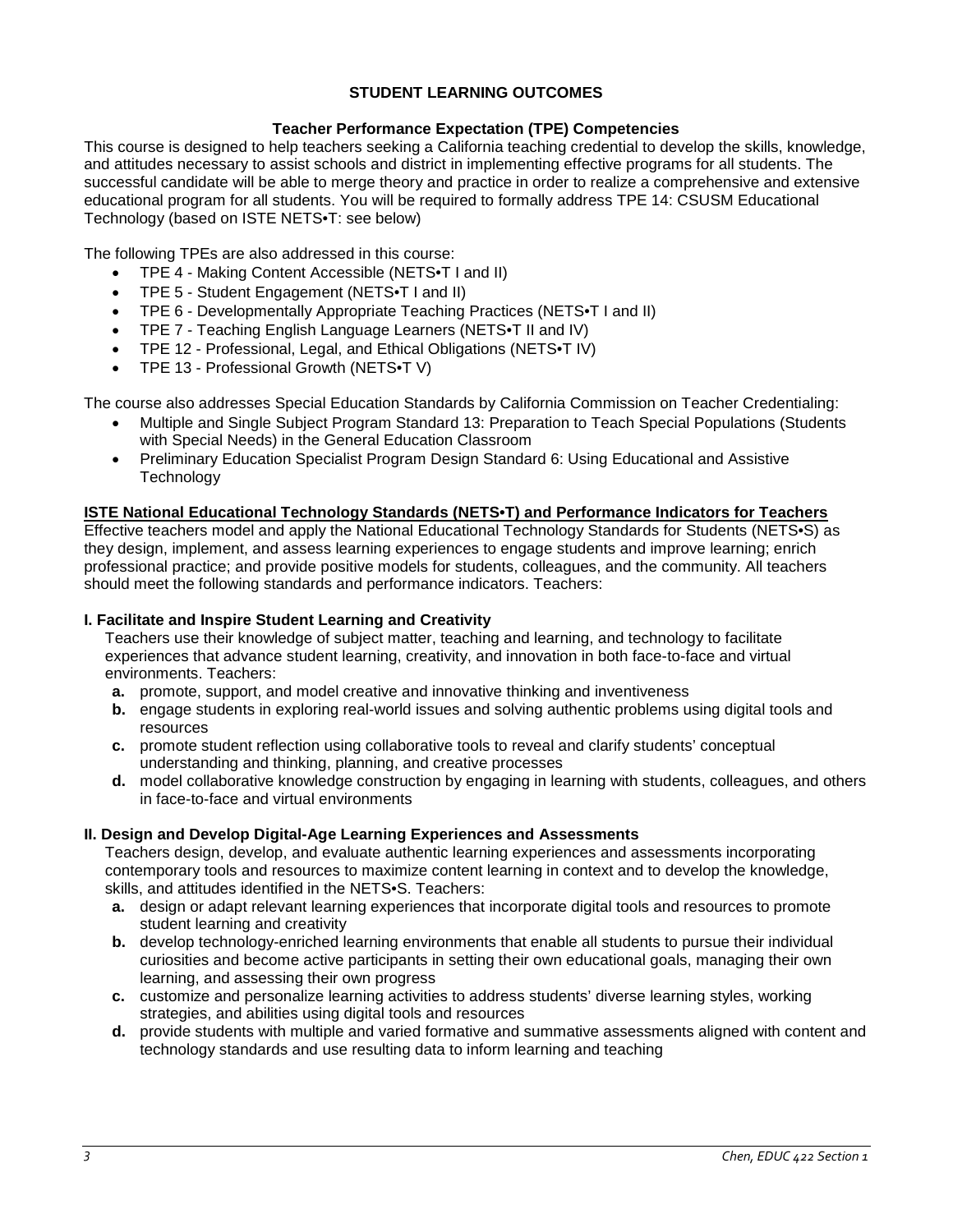## **III. Model Digital-Age Work and Learning**

Teachers exhibit knowledge, skills, and work processes representative of an innovative professional in a global and digital society. Teachers:

- **a.** demonstrate fluency in technology systems and the transfer of current knowledge to new technologies and situations
- **b.** collaborate with students, peers, parents, and community members using digital tools and resources to support student success and innovation
- **c.** communicate relevant information and ideas effectively to students, parents, and peers using a variety of digital-age media and formats
- **d.** model and facilitate effective use of current and emerging digital tools to locate, analyze, evaluate, and use information resources to support research and learning

# **IV. Promote and Model Digital Citizenship and Responsibility**

Teachers understand local and global societal issues and responsibilities in an evolving digital culture and exhibit legal and ethical behavior in their professional practices. Teachers:

- **a.** advocate, model, and teach safe, legal, and ethical use of digital information and technology, including respect for copyright, intellectual property, and the appropriate documentation of sources
- **b.** address the diverse needs of all learners by using learner-centered strategies and providing equitable access to appropriate digital tools and resources
- **c.** promote and model digital etiquette and responsible social interactions related to the use of technology and information
- **d.** develop and model cultural understanding and global awareness by engaging with colleagues and students of other cultures using digital-age communication and collaboration tools

## **V. Engage in Professional Growth and Leadership**

Teachers continuously improve their professional practice, model lifelong learning, and exhibit leadership in their school and professional community by promoting and demonstrating the effective use of digital tools and resources. Teachers:

- **a.** participate in local and global learning communities to explore creative applications of technology to improve student learning
- **b.** exhibit leadership by demonstrating a vision of technology infusion, participating in shared decision making and community building, and developing the leadership and technology skills of others
- **c.** evaluate and reflect on current research and professional practice on a regular basis to make effective use of existing and emerging digital tools and resources in support of student learning
- **d.** contribute to the effectiveness, vitality, and self-renewal of the teaching profession and of their school and community

*ISTE (International Society for Technology in Education), 2008* [\(http://www.iste.org/docs/pdfs/nets-t-standards.pdf\)](http://www.iste.org/docs/pdfs/nets-t-standards.pdf)

# **GENERAL CONSIDERATIONS**

#### **School of Education Attendance Policy**

Due to the dynamic and interactive nature of courses in the School of Education, all candidates are expected to attend all classes and participate actively. At a minimum, candidates must attend more than 80% of class time, or s/he may not receive a passing grade for the course at the discretion of the instructor. Individual instructors may adopt more stringent attendance requirements. Should the candidate have extenuating circumstances, s/he should contact the instructor as soon as possible. *(Adopted by the COE Governance Community, December, 1997).*

Teacher education is a professional preparation program. We practice positive professional dispositions. In addition, there will be discussion in each session. Active participation is important for the collective learning of the class members.

According to the above policy and conditions, students missing more than one class session (including online module) cannot earn an A or A-. Students missing more than two class sessions cannot earn a B or B+. Students missing more than three classes cannot earn a C+. Arriving late or leaving early by more than 20 minutes counts as an absence. Notifying the instructor does not constitute an excuse. All assignments must be turned in on due date even in case of an absence. If extraordinary circumstances occur, please communicate with the instructor.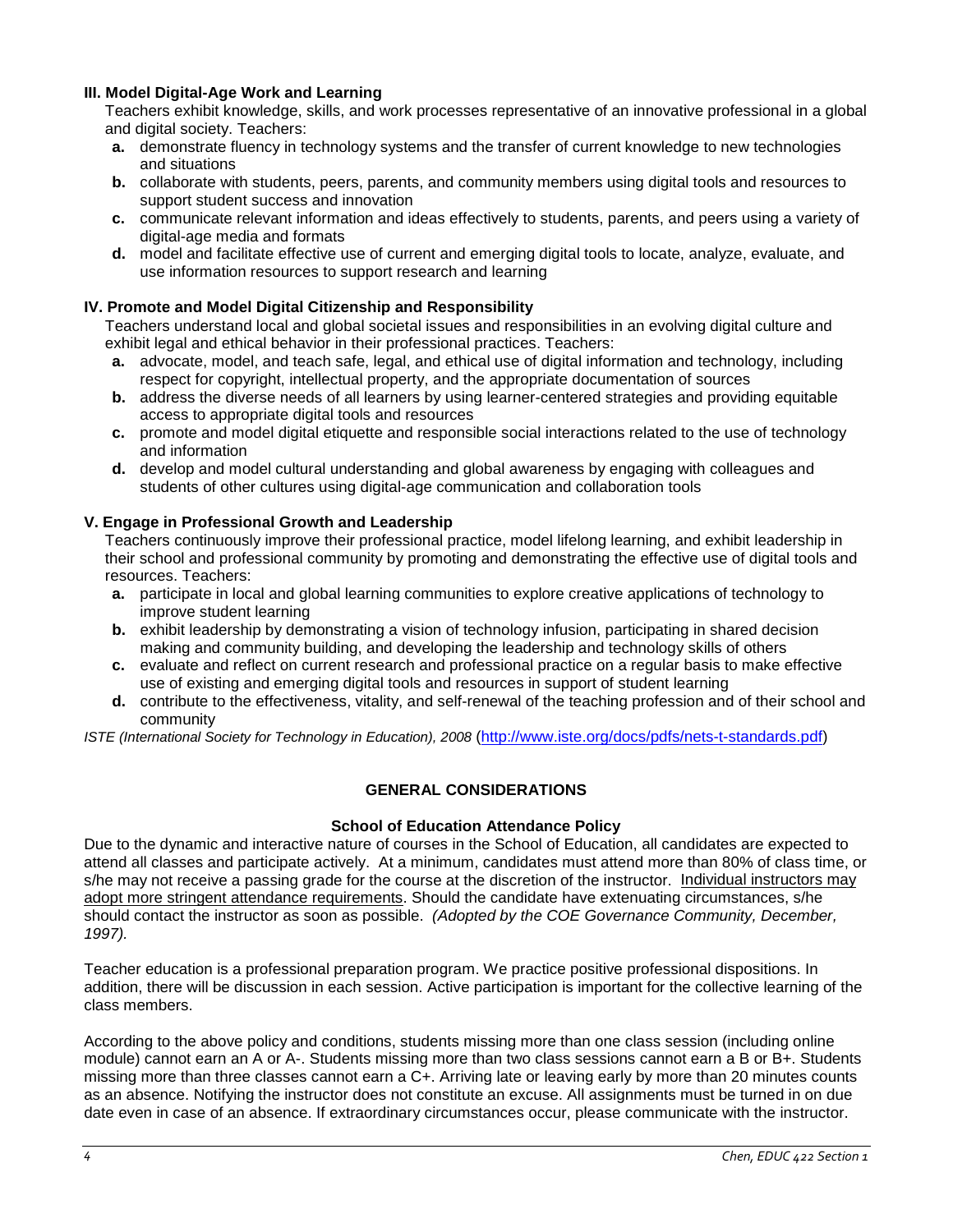In addition to attending course sessions, students may need to use campus resources for some assignments. All students must plan times they can work in labs on campus. Students are required to check campus resources and availability of labs. Mac computers are available in ACD 202, ACD 211, UH 271, UH 273, and SCI2 306 in addition to other locations such as the library 2<sup>nd</sup> floor. Students are required to use campus issued-email accounts and check email and the class Cougar Course (Moodle) site at least two times per week to communicate with instructor and peers.

# **Professional Dispositions**

The California State University San Marcos School of Education fosters the development of the following professional dispositions among our students:

- *Social Justice and Equity*: Candidates appreciate the languages, communities, and experiences learners bring to the classroom. Candidates advocate for and support marginalized communities and individuals.
- *Collaboration*: Candidates learn and practice the skills of collaboration in their coursework and use them in their professional interactions with students, colleagues, parents, caregivers and those in the wider community.
- *Critical Thinking*: Candidates analyze various professional contexts, resulting in more informed decisionmaking about professional practice.
- *Professional Ethics*: Candidates learn to make and act on well-reasoned, principled judgments.
- *Reflective Teaching and Learning*: Candidates critically review their professional practice and the impact it has on student success.
- *Life-Long Learning*: Candidates are committed to actively seeking new knowledge, skills and experiences throughout their career.

(adopted by the COE Governance Community on January 19, 2007)

#### **CSUSM Academic Honesty Policy**

"Students will be expected to adhere to standards of academic honesty and integrity, as outlined in the Student Academic Honesty Policy. All written work and oral presentation assignments must be original work. All ideas/materials that are borrowed from other sources must have appropriate references to the original sources. Any quoted material should give credit to the source and be punctuated with quotation marks.

Students are responsible for honest completion of their work including examinations. There will be no tolerance for infractions. If you believe there has been an infraction by someone in the class, please bring it to the instructor's attention. The instructor reserves the right to discipline any student for academic dishonesty in accordance with the general rules and regulations of the university. Disciplinary action may include the lowering of grades and/or the assignment of a failing grade for an exam, assignment, or the class as a whole."

Incidents of Academic Dishonesty will be reported to the Dean of Students. Sanctions at the University level may include suspension or expulsion from the University.

#### **Plagiarism:**

As an educator, it is expected that each candidate will do his/her own work, and contribute equally to group projects and processes. Plagiarism or cheating is unacceptable under any circumstances. If you are in doubt about whether your work is paraphrased or plagiarized see the Plagiarism Prevention for Students website [http://library.csusm.edu/plagiarism/index.html.](http://library.csusm.edu/plagiarism/index.html) If there are questions about academic honesty, please consult the University catalog.

#### **Students with Disabilities Requiring Reasonable Accommodations**

Candidates with disabilities who require reasonable accommodations must be approved for services by providing appropriate and recent documentation to the Office of Disable Student Services (DSS). This office is located in Craven Hall 4300, and can be contacted by phone at (760) 750-4905, or TTY (760) 750-4909. Candidates authorized by DSS to receive reasonable accommodations should meet with their instructor during office hours or, in order to ensure confidentiality, in a more private setting.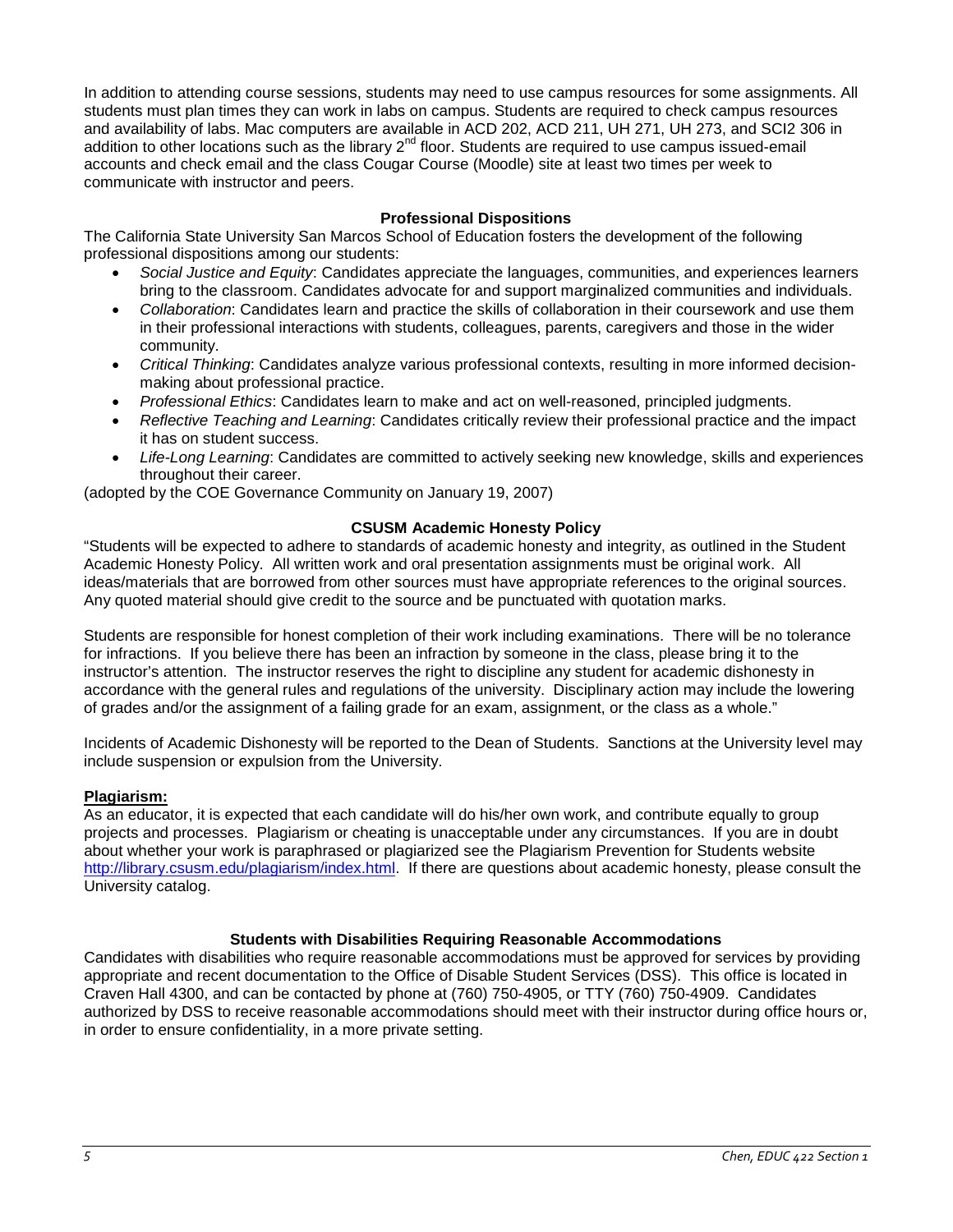# **All University Writing Requirement**

The CSUSM writing requirement of 2500 words is met through the completion of course assignments. Therefore, all writing will be looked at for content, organization, grammar, spelling, and format.

If needed, it is suggested that you make an appointment with the Writing Center [\(http://www.csusm.edu/writing\\_center/\)](http://www.csusm.edu/writing_center/) to seek help with writing skills before submitting your written assignments.

### **Use of Technology**

Candidates are expected to demonstrate competency in the use of various forms of technology (i.e. word processing, electronic mail, Moodle, use of the Internet, and/or multimedia presentations). Specific requirements for course assignments with regard to technology are at the discretion of the instructor. Keep a digital copy of all assignments for use in your teaching portfolio. All assignments will be submitted online, and some will be submitted in hard copy as well. Details will be given in class.

## **Electronic Communication Protocol**

Electronic correspondence is a part of your professional interactions. If you need to contact the instructor, e-mail is often the easiest way to do so. It is my intention to respond to all received e-mails in a timely manner. Please be reminded that e-mail and on-line discussions are a very specific form of communication, with their own nuances and etiquette. For instance, electronic messages sent in all upper case (or lower case) letters, major typos, or slang, often communicate more than the sender originally intended. With that said, please be mindful of all e-mail and on-line discussion messages you send to your colleagues, to faculty members in the School of Education, or to persons within the greater educational community. All electronic messages should be crafted with professionalism and care.

Things to consider:

- Would I say in person what this electronic message specifically says?
- How could this message be misconstrued?
- Does this message represent my highest self?
- Am I sending this electronic message to avoid a face-to-face conversation?

In addition, if there is ever a concern with an electronic message sent to you, please talk with the author in person in order to correct any confusion.

# **Course Assignments, Requirements and Grading Standards**

#### . **Part I. Assignments**

| <b>Assignment</b>   | <b>Description</b>                                                           | <b>Pts</b> | <b>Due</b> |
|---------------------|------------------------------------------------------------------------------|------------|------------|
| Taskstream          | Students are required to obtain a TaskStream account for their electronic    | NA.        | 2/4        |
| account             | portfolio and TPA tasks.                                                     |            |            |
| Reading             | Reflect on course readings related to NETS and current issues in             | 20         | varied     |
| reflections &       | educational technology; maintain professional blogs, contribute to online    |            | dates      |
| comments            | discussions, and apply Netiquette in the process.                            |            |            |
| <b>Introduction</b> | Post a self-introduction on the class discussion forum. Respond to peers'    | 3          | 1/28       |
|                     | postings. This is for community building.                                    |            |            |
| <b>Digital</b>      | Students explore issues concerning identity safety, cyber bullying, cyber    | 6          | 2/11       |
| citizenship         | predators, piracy, copyright, fair use, and plagiarism. They will become     |            |            |
|                     | knowledgeable about digital citizenship featured in NETS.T.                  |            |            |
| Information         | Students organize and manage online resources for projects and share         | 6          | 3/4        |
| literacy & Diigo    | with others by means of Diigo social bookmarks. The assignment requires      |            |            |
|                     | critical evaluation of educational web sites.                                |            |            |
| Prezi               | Students create a cloud-based presentation on an educational topic,          | 6          | 3/4        |
|                     | incorporating text, images, videos, & other media on a Prezi canvas.         |            |            |
| Google Drive        | Students use tools on Google Drive and collaborate on projects. Each         | 6          | 3/11       |
| Collaboration       | group will also share their learning with the whole class by means of oral   |            |            |
|                     | presentation and posting artifacts and resources.                            |            |            |
| Personal            | Students use Web 2.0 tools to build a personal learning network and          | 6          | 3/18       |
| Learning            | engage in collaborative learning and professional growth.                    |            |            |
| <b>Network</b>      |                                                                              |            |            |
| Mobile learning     | Students apply concepts of mobile learning and apps to facilitate children's | 6          | 4/8        |
|                     | learning.                                                                    |            |            |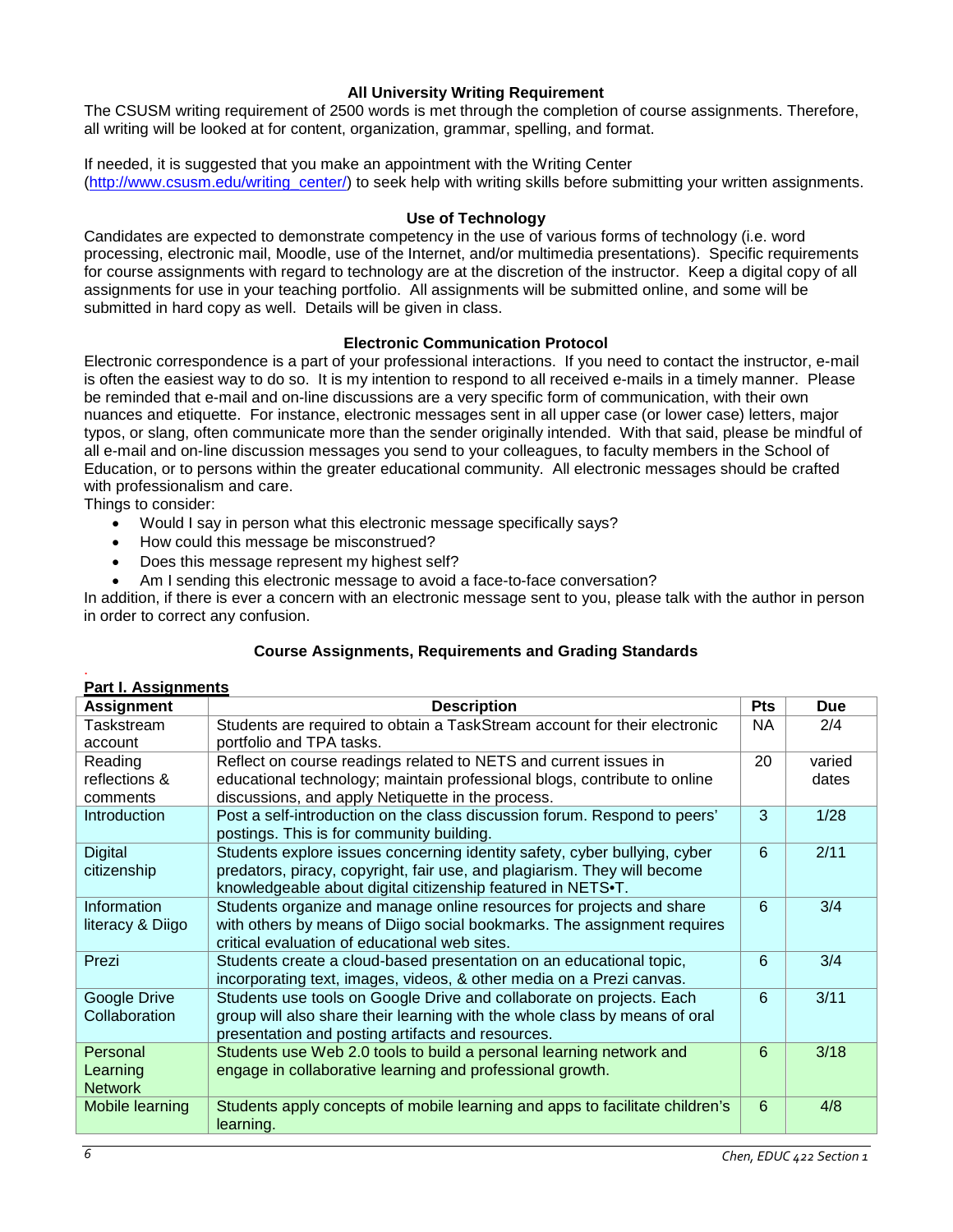| Technology of<br>choice               | Students choose a technology tool to explore and consider its educational<br>value and limitations.                                                                               | 6 | 5/6                          |
|---------------------------------------|-----------------------------------------------------------------------------------------------------------------------------------------------------------------------------------|---|------------------------------|
| Computational<br>thinking             | Students explore computational thinking and use Scratch to create an<br>inspiring educational project.                                                                            | 6 | 5/13                         |
| TPE 14 portfolio                      | Students reflect on NETS and select course artifacts to show evidence for<br>meeting TPE 14, which is based on NETS.                                                              | 8 | draft $4/22$<br>final $5/13$ |
| Video project                         | Students will learn how to use digital video cameras, edit video clips, and<br>produce a video for classroom use.                                                                 | 8 | 4/29                         |
| <b>Tracking sheet</b><br>& reflection | Planning and organizing documents to prepare electronic portfolio. Files<br>are matched to the NETS under TPE 14, and documentation of file naming<br>and organizing is required. | 3 | 5/6                          |

Assignments subtotal 90 points + Attendance & professional dispositions 10 points = 100 points.

Detailed information is provided on Cougar Courses. Please note that modifications may occur at the discretion of the instructor. In addition to the assignments described above, performance assessment will be on student's cooperation and flexibility in response to unforeseen challenges and student's ability to perform tasks using a variety of technology tools.

# **Assignment Policy**

All assignments, requirements, due dates and scoring rubrics will be available through Cougar Courses. You are responsible to track your grades and progress in the course. In order to successfully complete this course, all assignments must be completed at an acceptable level noted on assignment directions and rubrics. All assignments are due by 11p.m. on the due date, unless specified otherwise. Late assignment policy: -1 one day late, -2 two days late, -3 three days late, and so on. After a week, no assignments will be accepted. If extraordinary circumstances occur, please contact the instructor.

## **Part II. Attendance & Professional Dispositions (10 points)**

See the attendance policy and professional dispositions above (page 4).

#### **Course Grades**

Final grades are calculated on the standard of:

| A: 93% - 100% | A-: 90% - 92%       | B+: 87% - 89%   | B: 83% - 86%  |
|---------------|---------------------|-----------------|---------------|
| B-: 80% - 82% | $C_{+}$ : 77% - 79% | $C: 73\%$ - 76% | C-: 70% - 72% |
| D: 60% - 69%  | F: below 60         |                 |               |

Failure to complete this course with a grade of C+ or higher will prohibit a teacher candidate from entering a teaching credential program.